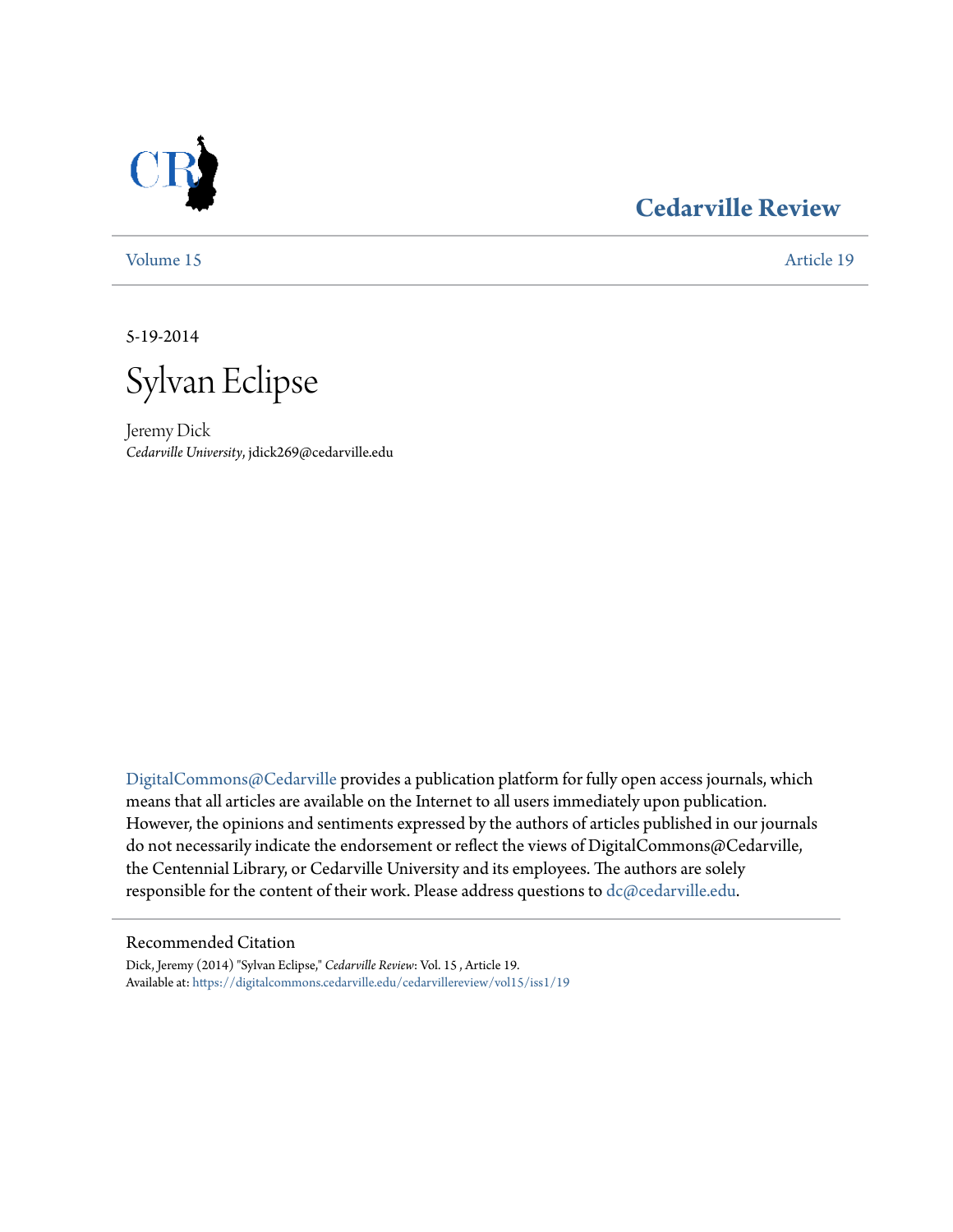# Sylvan Eclipse

Browse the contents of [this issue](https://digitalcommons.cedarville.edu/cedarvillereview/vol15/iss1) of *Cedarville Review*.

#### **Description (Optional)**

An uprooted tree trunk on the forested shores of Lake Superior. Taken during a cool autumn morning.

# **Creative Commons License**  $\bigcirc$   $\circ$

This work is licensed under a [Creative Commons Attribution-Noncommercial-No Derivative Works 4.0](http://creativecommons.org/licenses/by-nc-nd/4.0/) [License.](http://creativecommons.org/licenses/by-nc-nd/4.0/)

## **About the Contributor (Optional)**

Jeremy Dick is a physics major from the suburbs of Detroit, Michigan, but his heart will ever live in the woods and wilderness of the Upper Peninsula of Michigan. One of his many and diverse hobbies is photographing landscape, especially that of Northern Michigan and the Great Lakes region.

Follow this and additional works at: [https://digitalcommons.cedarville.edu/cedarvillereview](https://digitalcommons.cedarville.edu/cedarvillereview?utm_source=digitalcommons.cedarville.edu%2Fcedarvillereview%2Fvol15%2Fiss1%2F19&utm_medium=PDF&utm_campaign=PDFCoverPages)

Part of the [Photography Commons](http://network.bepress.com/hgg/discipline/1142?utm_source=digitalcommons.cedarville.edu%2Fcedarvillereview%2Fvol15%2Fiss1%2F19&utm_medium=PDF&utm_campaign=PDFCoverPages)